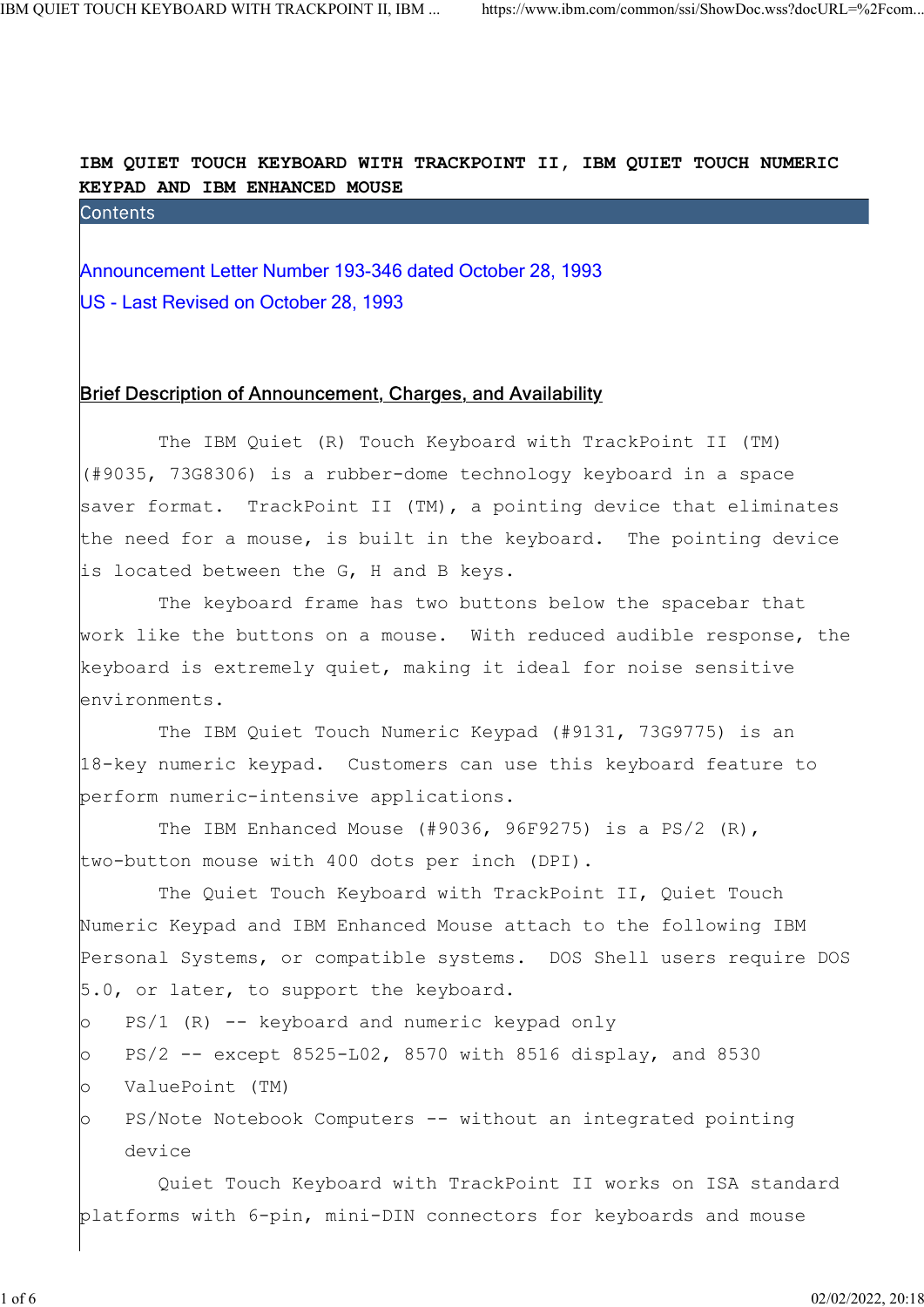```
port. The keyboard is certified by XXCAL Testing Laboratories to
work on systems such as:
o COMPAQ Deskpro 486/66
o DELL 486P33
o Hewlett-Packard Vectra (1) 486/33
o NEC Powermate (2) 386/33
o Packard Bell 486/33
o TANDY (3) 433DX
o ALR Powerpro MPS 486/33 (MCA)
o NCR System 3000 Model 3345 (MCA)
o Reply 4860X Model 32 (MCA).
       Single Unit Price:
Quiet Touch Keyboard with TrackPoint II $185
Quiet Touch Numeric Keypad 35
IBM Enhanced Mouse 60
       Availability Date: October 28, 1993.
  (R) Registered trademark of International Business Machines
   Corporation.
  (TM) Trademark of International Business Machines Corporation.
  (1) Trademark of Hewlett-Packard Company.
  (2) Registered trademark of NEC Technologies, Inc.
  (3) Registered trademark of Tandy Corporation.
IN BRIEF . . .
o High-quality, reliable user input devices
o Attach to the following IBM Personal Systems, or compatible
    systems; DOS Shell users require DOS 5.0, or later, to support
    the keyboard:
      PS/1 (R) - keyboard and numeric keypad only
       PS/2 -- except 8525-L02, 8570 with 8516 display, and 8530
    - ValuePoint (TM)
       PS/Note Notebook Computers -- without an integrated pointing
        device
o Quiet Touch Keyboard with TrackPoint II and Quiet Touch Numeric
    Keypad can only be ordered separately as an upgrade or
    replacement for an IBM keyboard previously sold with an IBM
    system or for use with a non-IBM system.
o Quiet Touch Keyboard with TrackPoint II is not included in the
```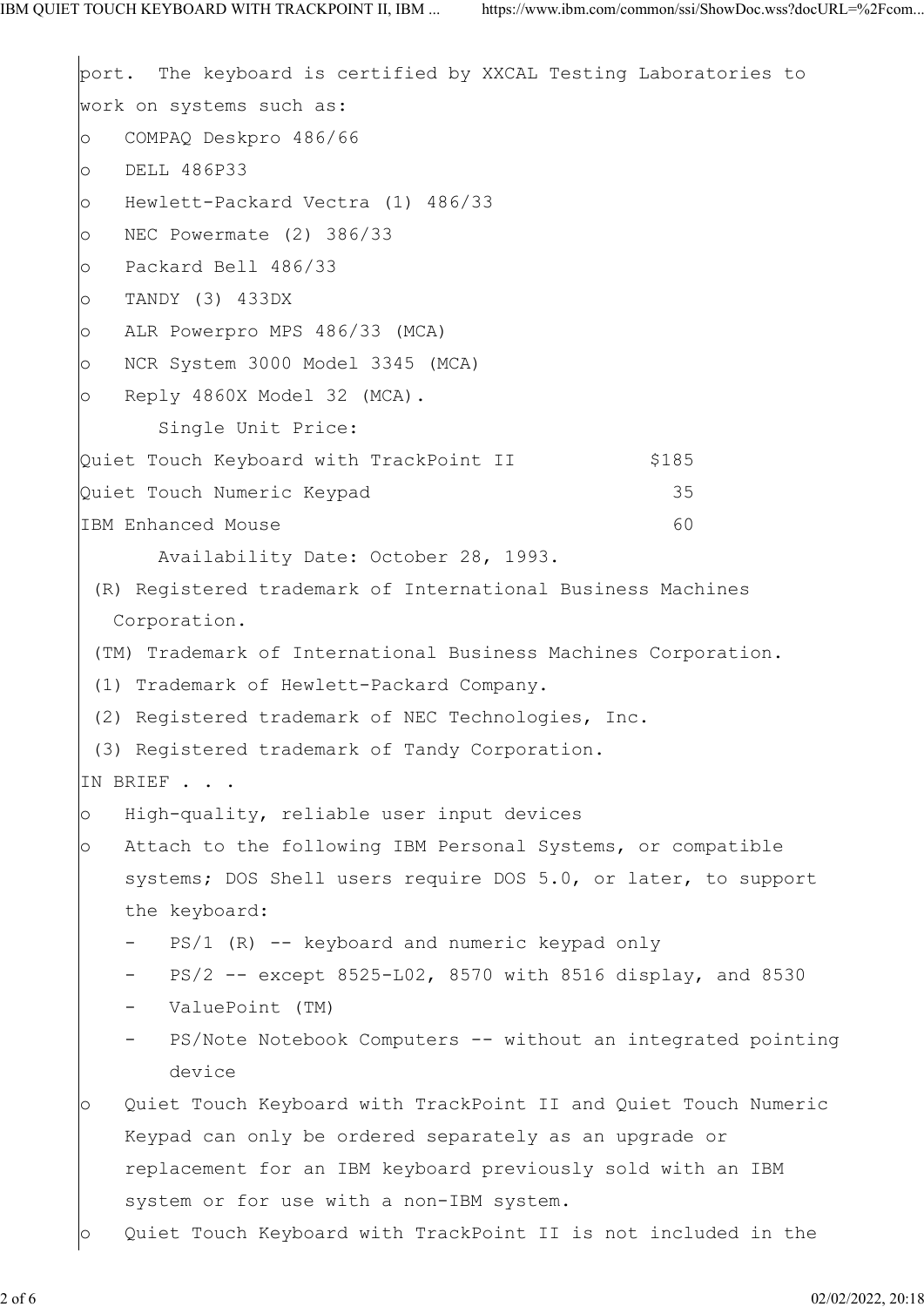```
 Keyboard Exchange Program announced in Marketing Announcement
    NDD91-274, dated June 18, 1991.
Customer Letter Section
PUBLICATIONS
      The products are shipped with the following publications:
 PART
PRODUCT TITLE TITLE NUMBER
IBM Quiet Touch
 Keyboard with Keyboard Operator's
 TrackPoint II Guide 69 Guide 82G3845
IBM Quiet Touch
  Numeric Keypad Welcome Publication 71G4251
IBM Enhanced
 Mouse Welcome Publication 71G2546
      A PS/2 HARDWARE MAINTENANCE MANUAL SUPPLEMENT (S71G-6781) is
available in support of the products.
TECHNICAL INFORMATION
SPECIFIED OPERATING ENVIRONMENT
PHYSICAL SPECIFICATIONS:
QUIET TOUCH KEYBOARD WITH TRACKPOINT II:
o Width: 330 mm (13.00 inches)
o Depth: 38 mm (1.50 inches)
o Height: 165 mm (6.50 inches)
o Weight: .76 kg (26.9 ounces)
QUIET TOUCH NUMERIC KEYPAD:
o Width: 89 mm (3.50 inches)
o Depth: 38 mm (1.50 inches)
o Height: 165 mm (6.50 inches)
o Weight: .238 kg (8.4 ounces)
IBM ENHANCED MOUSE:
o Width: 63 mm (2.50 inches)
o Depth: 32 mm (1.25 inches)
o Height: 108 mm (4.25 inches)
```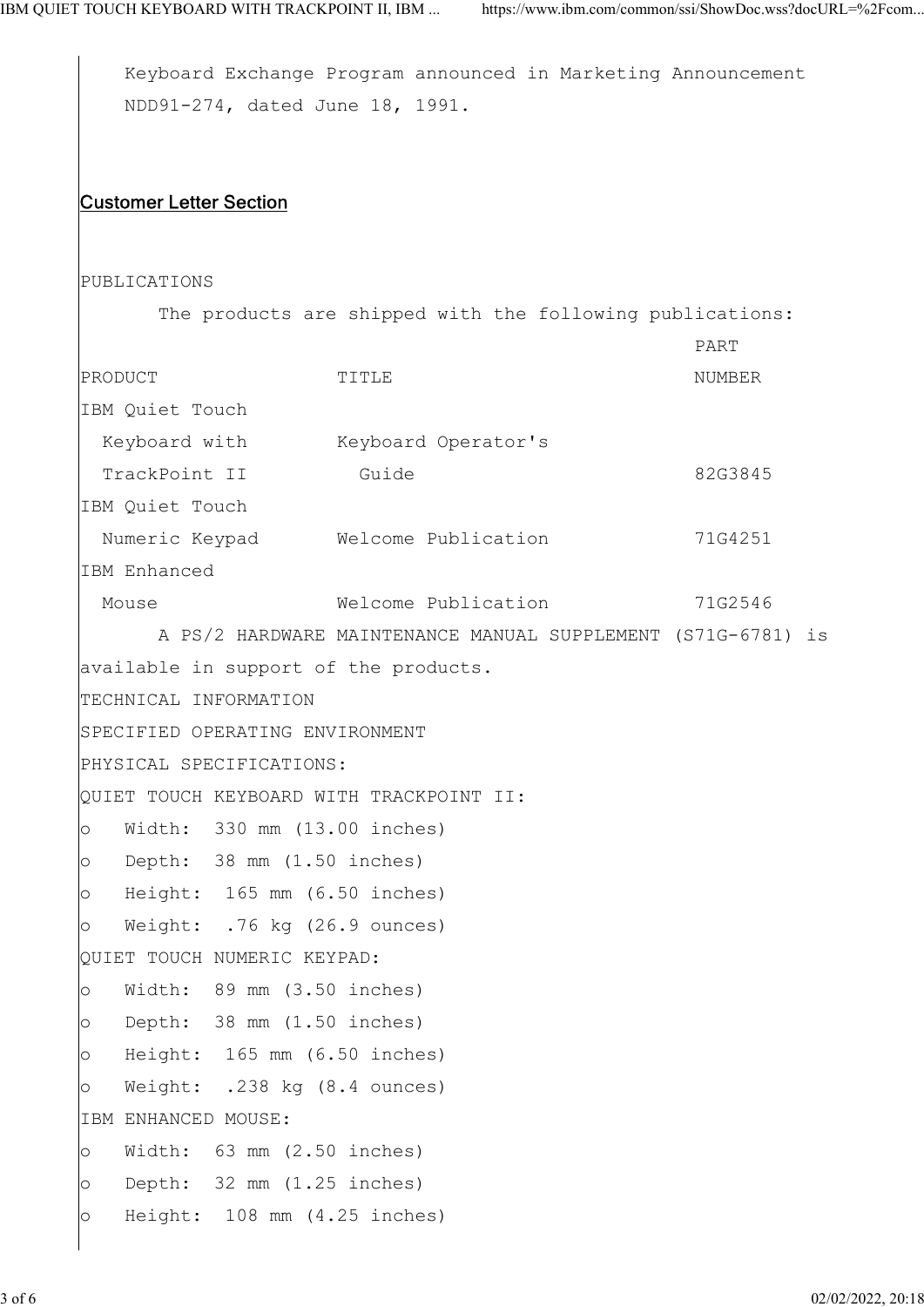```
o Weight: .118 kg (4.20 ounces)
OPERATING ENVIRONMENT:
o Temperature: 10 (degs) to 35 (degs) C (50 (degs) to 95 (degs)
 F)
o Humidity: 8% to 80%
AGENCY APPROVALS:
o FCC Rules and Regulations, Part 15, Class B limits
o UL
o CSA
POWER REQUIREMENTS: The supply voltage for the keyboard electronics
is +5 V DC +/- 10% at the keyboard interface electronics board
connector. The maximum current on the +5 V power line is 275
milliamperes. The DC supply ripple values should not exceed the DC
value tolerance requirements. Under no circumstances should
peak-to-peak ripple values exceed 500 millivolts.
MACHINE REQUIREMENTS: The Quiet Touch Keyboard with TrackPoint II
(#9035, 73G8306), Quiet Touch Numeric Keypad (#9131, 73G9775) and IBM
Enhanced Mouse (#9036, 96F9275) attach to the following IBM Personal
Systems, or compatible systems. DOS Shell users require DOS 5.0, or
later, to support the keyboard.
o PS/1 -- keyboard and numeric pad only
o PS/2 -- except 8525-L02, 8570 with 8516 display, and 8530
o ValuePoint
o PS/Note Notebook Computers -- without an integrated pointing
    device
Quiet Touch Keyboard with TrackPoint II and Quiet Touch Numeric
Keypad can only be ordered separately as an upgrade or replacement
for an IBM keyboard previously sold with an IBM system or for use
with a non-IBM system. Quiet Touch Keyboard with TrackPoint II works
on ISA standard platforms with 6-pin, mini-DIN connectors for
keyboards and mouse port. The keyboard is certified by XXCAL Testing
Laboratories to work on such systems as:
o COMPAQ Deskpro 486/66
o DELL 486P33
o Hewlett-Packard Vectra 486/33
o NEC Powermate 386/33
o Packard Bell 486/33
```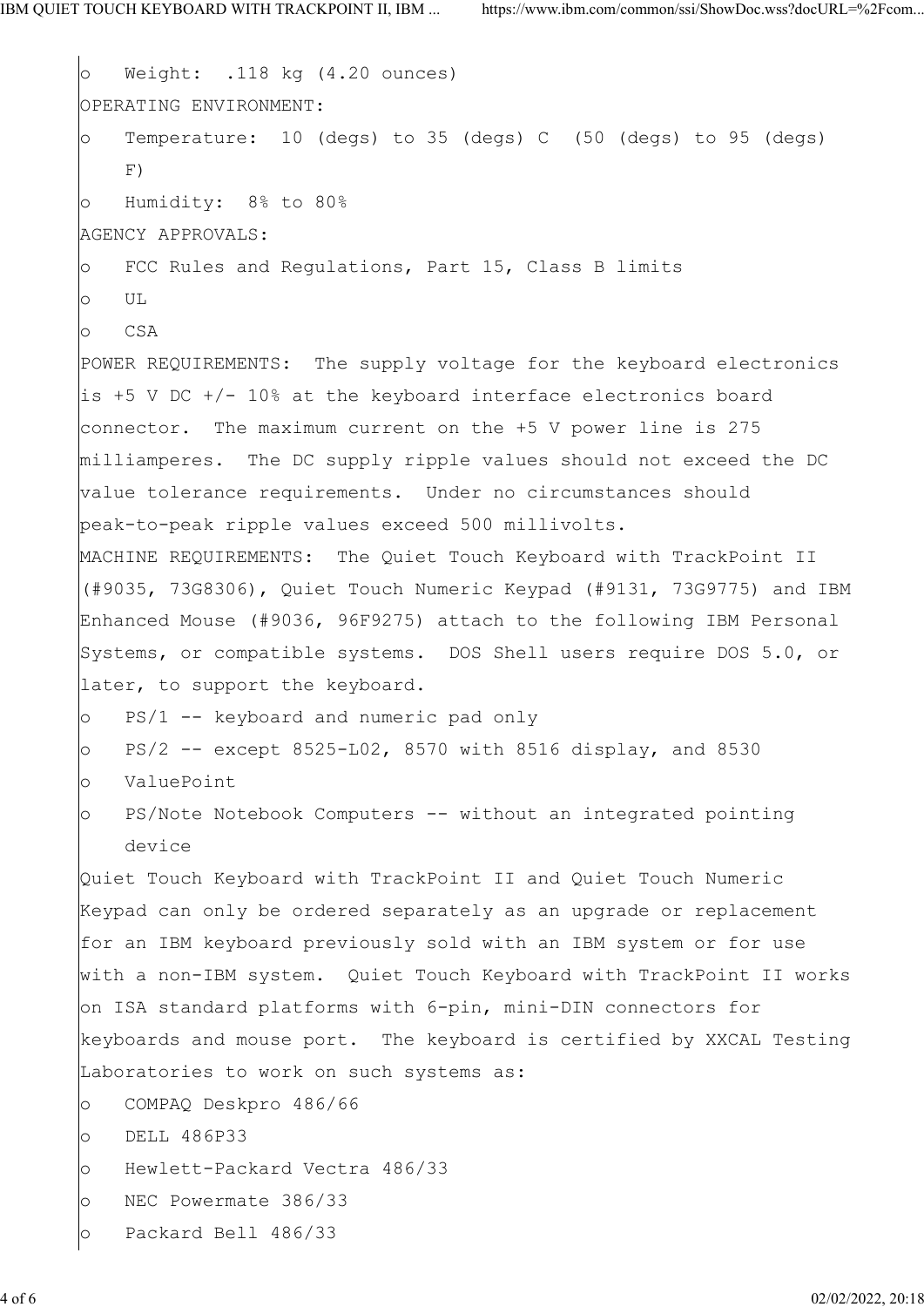o Tandy 433DX o ALR Powerpro MPS 486/33 (MCA) o NCR System 3000 Model 3345 (MCA) o Reply 4860X Model 32 (MCA). The IBM Quiet Touch Keyboard with TrackPoint II is not included in the Keyboard Exchange Program announced in Marketing Announcement NDD91-274, dated June 18, 1991. PLANNING INFORMATION CABLE ORDERS: A 2-meter cable is included with each option for attaching the keyboard to the computer. A 1-meter cable is included with the numeric keypad. PACKAGING: PART NUMBER NUMBER SHIPMENT GROUP OF BOXES 73G8306 Quiet Touch Keyboard 1 cable cable Keyboard Operator's Guide Pointing device caps Diskette 73G9775 Quiet Touch Numeric Keypad 1 cable cable Welcome Publication 96F9275 IBM Enhanced Mouse 1 cable cable Welcome Publication Diskette SECURITY, AUDITABILITY AND CONTROL User management is responsible for evaluation, selection and implementation of security features, administrative procedures and appropriate controls in application systems and communications facilities. TERMS AND CONDITIONS MES DISCOUNT APPLICABLE: No. WARRANTY: All other terms and conditions are the same as those applicable to the IBM system to which the feature is installed. FIELD INSTALLABLE FEATURE: Yes. WARRANTY PERIOD: One year.